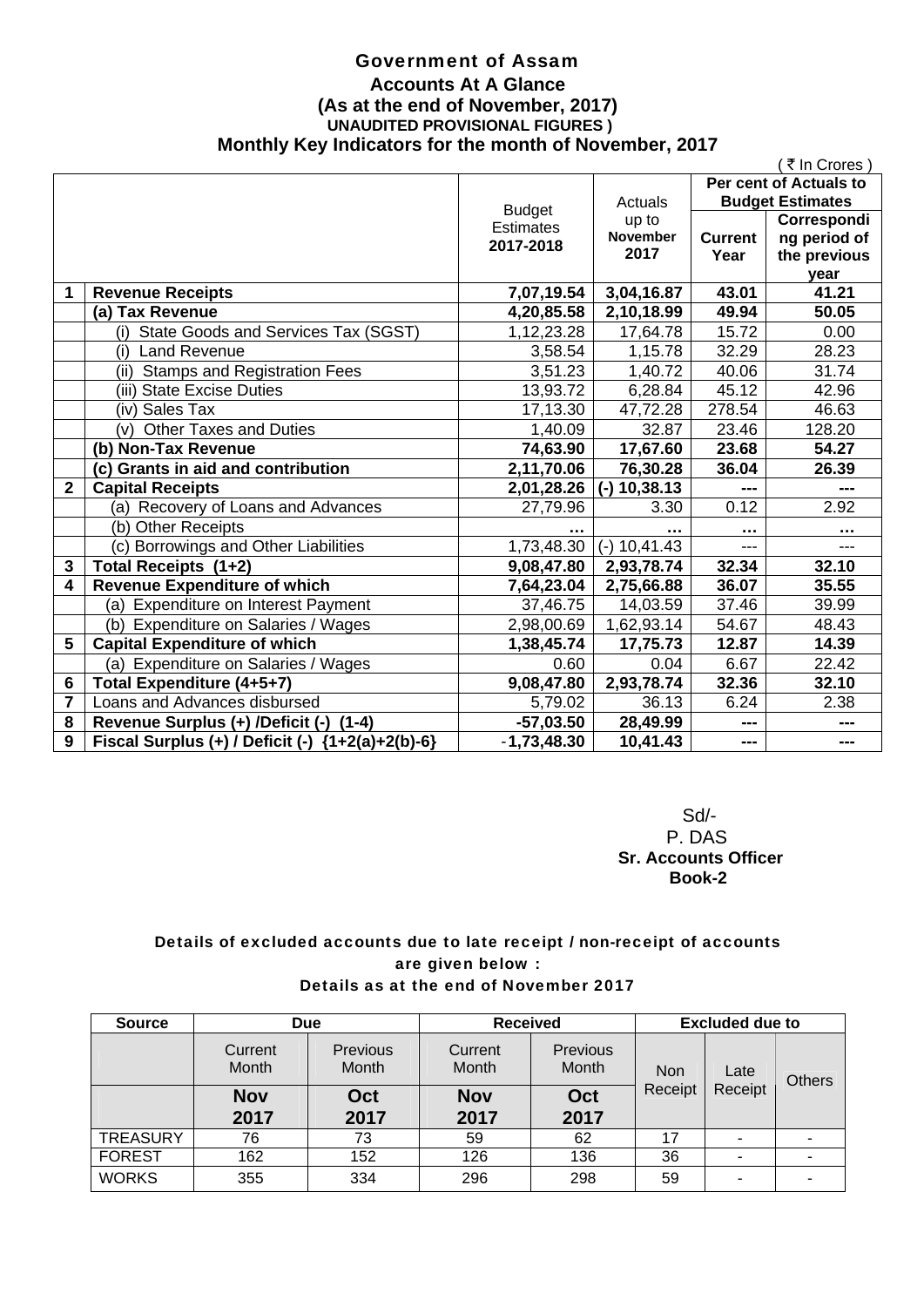#### Monthly trend of **TAX REVENUE**  ( Refer to Item No. 1 (a) of Monthly Accounts at a Glance )

|                  |                |                    |                | ( ₹ In crores )    |
|------------------|----------------|--------------------|----------------|--------------------|
| <b>Months</b>    |                | 2017-18            |                | 2016-17            |
|                  | <b>MONTHLY</b> | <b>PROGRESSIVE</b> | <b>MONTHLY</b> | <b>PROGRESSIVE</b> |
| <b>APRIL</b>     | 1,086.22       | 1,086.22           | 2,177.07       | 2,177.07           |
| <b>MAY</b>       | 4,250.07       | 5,336.29           | 2,193.61       | 4,370.68           |
| <b>JUNE</b>      | 2.662.84       | 7,999.13           | 2,214.93       | 6.858.61           |
| <b>JULY</b>      | 1,784.45       | 9,783.58           | 2,209.20       | 8,794.81           |
| <b>AUGUST</b>    | 1,723.13       | 11,506.71          | 2,216.56       | 11,011.37          |
| <b>SEPTEMBER</b> | 3,046.59       | 14,553.30          | 2,258.27       | 13,269.64          |
| <b>OCTOBER</b>   | 3,755.53       | 18,308.83          | 2,304.63       | 15,574.27          |
| <b>NOVEMBER</b>  | 2,710.16       | 21,018.99          | 1,728.83       | 17,303.10          |
| <b>DECEMBER</b>  |                |                    | 3,854.86       | 21,157.96          |
| <b>JANUARY</b>   |                |                    | 1,612.47       | 22,770.43          |
| <b>FEBRUARY</b>  |                |                    | 2,048.89       | 24,819.32          |
| <b>MARCH</b>     |                |                    | 7,448.88       | 32,268.20          |

**Note :** As the details of excluded accounts are not likely to be the same for the current and corresponding periods, the comparison will be indicative only. For details of excluded accounts, reference to Accounts at a Glance is invited.

#### Monthly trend of **NON-TAX REVENUE**  ( Refer to Item No. 1 (b) of Monthly Accounts at a Glance )

|                  |                |                    |                | (₹ In crores)      |
|------------------|----------------|--------------------|----------------|--------------------|
| <b>Months</b>    | 2017-18        |                    | 2016-17        |                    |
|                  | <b>MONTHLY</b> | <b>PROGRESSIVE</b> | <b>MONTHLY</b> | <b>PROGRESSIVE</b> |
| <b>APRIL</b>     | 192.25         | 192.25             | 166.18         | 166.18             |
| <b>MAY</b>       | 205.65         | 397.90             | 186.78         | 352.96             |
| <b>JUNE</b>      | 229.26         | 627.16             | 219.41         | 572.37             |
| <b>JULY</b>      | 178.15         | 805.31             | 198.40         | 770.77             |
| <b>AUGUST</b>    | 338.46         | 1,143.77           | 1,660.97       | 2,431.74           |
| <b>SEPTEMBER</b> | 102.44         | 1,246.21           | 224.28         | 2,656.02           |
| <b>OCTOBER</b>   | 303.37         | 1,549.58           | 237.71         | 2,893.73           |
| <b>NOVEMBER</b>  | 218.02         | 1,767.60           | 279.25         | 3,172.98           |
| <b>DECEMBER</b>  |                |                    | 257.19         | 3,430.17           |
| <b>JANUARY</b>   |                |                    | 264.67         | 3,694.84           |
| <b>FEBRUARY</b>  |                |                    | 98.89          | 3,793.73           |
| <b>MARCH</b>     |                |                    | 514.05         | 4,307.78           |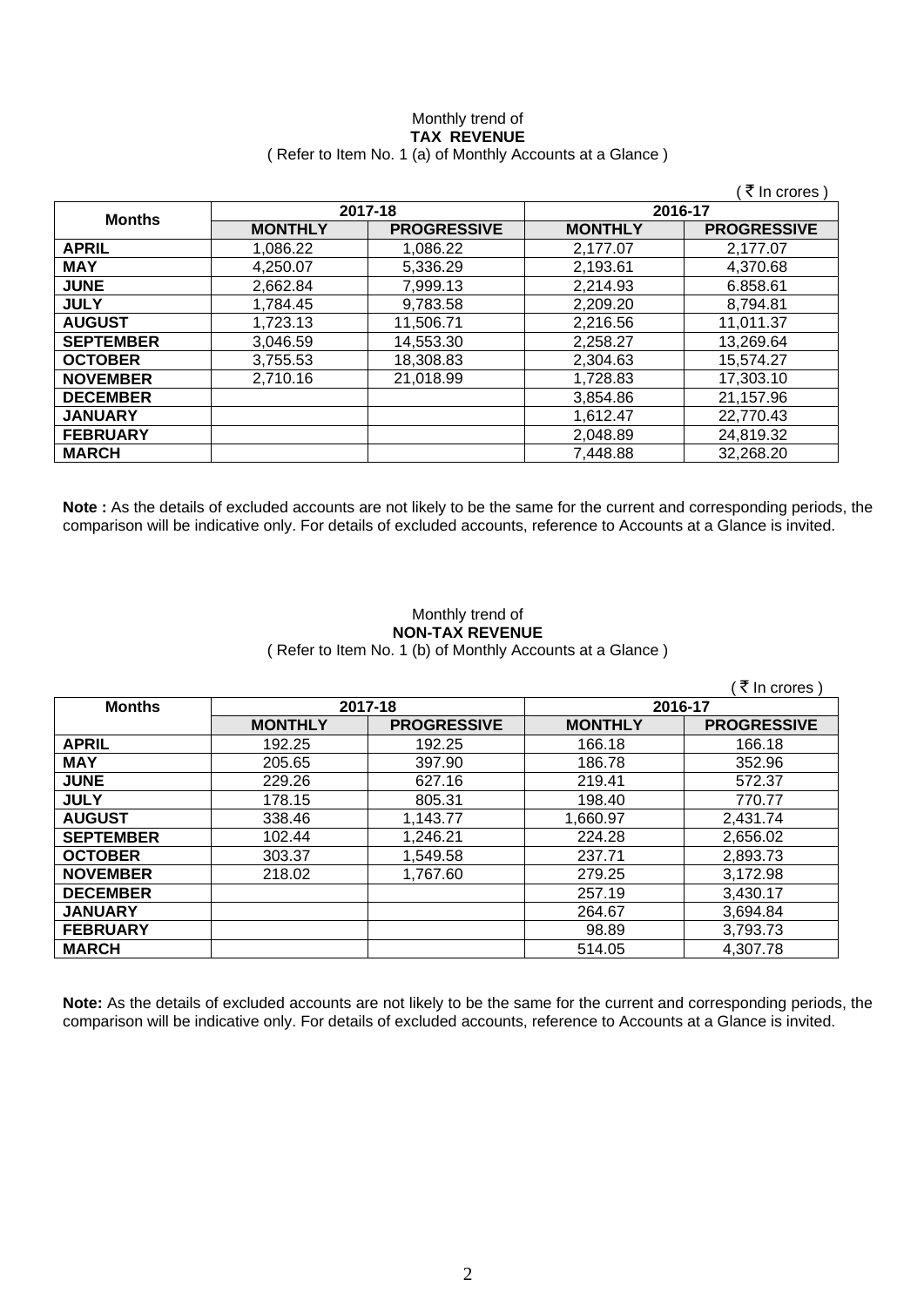## Monthly trend of **GRANTS-IN-AID AND CONTRIBUTION**

( Refer to Item No. 1 (c) of Monthly Accounts at a Glance )

|                  |                |                    |                | ₹ In crores )      |
|------------------|----------------|--------------------|----------------|--------------------|
| <b>Months</b>    |                | 2017-18            |                | 2016-17            |
|                  | <b>MONTHLY</b> | <b>PROGRESSIVE</b> | <b>MONTHLY</b> | <b>PROGRESSIVE</b> |
| <b>APRIL</b>     | 0.00           | 0.00               | 443.89         | 443.89             |
| <b>MAY</b>       | 1,045.17       | 1,045.17           | 781.92         | 1,225.81           |
| <b>JUNE</b>      | 1.054.06       | 2,099.23           | 908.51         | 2,134.32           |
| <b>JULY</b>      | 2.086.29       | 4,185.52           | 1,104.10       | 3,238.42           |
| <b>AUGUST</b>    | 1,002.04       | 5,187.56           | 515.02         | 3,753.44           |
| <b>SEPTEMBER</b> | 621.50         | 5,809.06           | 2,138.89       | 5,892.33           |
| <b>OCTOBER</b>   | 819.45         | 6,628.51           | 406.10         | 6,298.43           |
| <b>NOVEMBER</b>  | 1,001.77       | 7,630.28           | 500.94         | 6,799.37           |
| <b>DECEMBER</b>  |                |                    | 948.64         | 7,748.01           |
| <b>JANUARY</b>   |                |                    | 458.34         | 8,206.35           |
| <b>FEBRUARY</b>  |                |                    | 901.98         | 9,108.33           |
| <b>MARCH</b>     |                |                    | 3,431.75       | 12,540.08          |

**Note :** As the details of excluded accounts are not likely to be the same for the current and corresponding periods, the comparison will be indicative only. For details of excluded accounts, reference to Accounts at a Glance is invited.

#### Monthly trend of **RECOVERY OF LOANS AND ADVANCES**  ( Refer to Item No. 2 (a) of Monthly Accounts at a Glance )

 $($   $\bar{\bar{\tau}}$  In crores )

| <b>Months</b>    | 2017-18        |                    | 2016-17        |                    |
|------------------|----------------|--------------------|----------------|--------------------|
|                  | <b>MONTHLY</b> | <b>PROGRESSIVE</b> | <b>MONTHLY</b> | <b>PROGRESSIVE</b> |
| <b>APRIL</b>     | 1.06           | 1.06               | 0.41           | 0.41               |
| <b>MAY</b>       | 0.28           | 1.34               | 1.04           | 1.45               |
| <b>JUNE</b>      | 0.50           | 1.84               | 1.00           | 2.45               |
| <b>JULY</b>      | 0.33           | 2.17               | 13.14          | 15.59              |
| <b>AUGUST</b>    | 0.32           | 2.49               | 0.36           | 15.95              |
| <b>SEPTEMBER</b> | 0.38           | 2.87               | 0.24           | 16.18              |
| <b>OCTOBER</b>   | 0.13           | 3.00               | 0.22           | 16.40              |
| <b>NOVEMBER</b>  | 0.30           | 3.30               | 0.22           | 16.62              |
| <b>DECEMBER</b>  |                |                    | 2.88           | 19.50              |
| <b>JANUARY</b>   |                |                    | 0.61           | 20.11              |
| <b>FEBRUARY</b>  |                |                    | 0.16           | 20.27              |
| <b>MARCH</b>     |                |                    | 0.36           | 20.63              |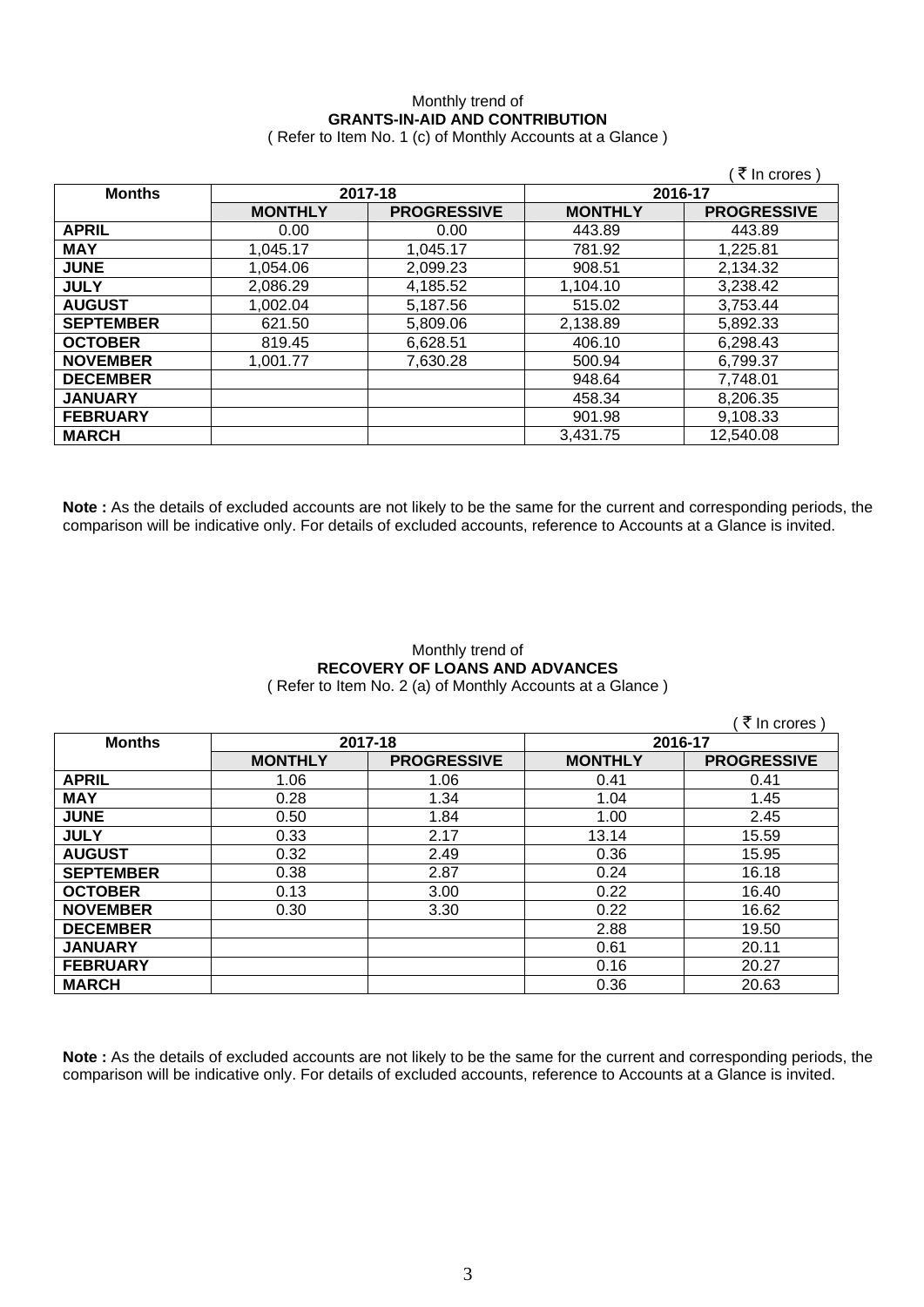#### Monthly trend of **OTHER RECEIPTS**  ( Refer to Item No. 2 (b) of Monthly Accounts at a Glance )

|                  |                |                    |                | ₹ In crores        |
|------------------|----------------|--------------------|----------------|--------------------|
| <b>Months</b>    | 2017-18        |                    | 2016-17        |                    |
|                  | <b>MONTHLY</b> | <b>PROGRESSIVE</b> | <b>MONTHLY</b> | <b>PROGRESSIVE</b> |
| <b>APRIL</b>     | 0.00           | 0.00               | 0.00           | 0.00               |
| <b>MAY</b>       | 0.00           | 0.00               | 0.00           | 0.00               |
| <b>JUNE</b>      | 0.00           | 0.00               | 0.00           | 0.00               |
| <b>JULY</b>      | 0.00           | 0.00               | 0.00           | 0.00               |
| <b>AUGUST</b>    | 0.00           | 0.00               | 0.00           | 0.00               |
| <b>SEPTEMBER</b> | 0.00           | 0.00               | 0.00           | 0.00               |
| <b>OCTOBER</b>   | 0.00           | 0.00               | 0.00           | 0.00               |
| <b>NOVEMBER</b>  | 0.00           | 0.00               | 0.00           | 0.00               |
| <b>DECEMBER</b>  |                |                    | 0.00           | 0.00               |
| <b>JANUARY</b>   |                |                    | 0.00           | 0.00               |
| <b>FEBRUARY</b>  |                |                    | 0.00           | 0.00               |
| <b>MARCH</b>     |                |                    | 0.00           | 0.00               |

**Note :** As the details of excluded accounts are not likely to be the same for the current and corresponding periods, the comparison will be indicative only. For details of excluded accounts, reference to Accounts at a Glance is invited.

#### Monthly trend of **BORROWINGS AND OTHER LIABILITIES**  ( Refer to Item No. 2 (c) of Monthly Accounts at a Glance )

 $($   $\bar{z}$  In crores )

| <b>Months</b>    | 2017-18        |                    | 2016-17        |                    |
|------------------|----------------|--------------------|----------------|--------------------|
|                  | <b>MONTHLY</b> | <b>PROGRESSIVE</b> | <b>MONTHLY</b> | <b>PROGRESSIVE</b> |
| <b>APRIL</b>     | 1,199.78       | 1,199.78           | $-868.08$      | $-868.08$          |
| <b>MAY</b>       | $-3,095.96$    | $-1,896.18$        | 54.76          | $-813.32$          |
| <b>JUNE</b>      | 128.88         | $-1,767.30$        | $-848.10$      | $-1661.42$         |
| <b>JULY</b>      | 1,127.10       | $-640.20$          | $-858.89$      | $-2,520.31$        |
| <b>AUGUST</b>    | 1,972.65       | 1,332.45           | $-366.39$      | $-2,886.70$        |
| <b>SEPTEMBER</b> | 2,175.91       | 3,508.36           | $-1,296.01$    | $-4,182.71$        |
| <b>OCTOBER</b>   | $-4,407.22$    | $-898.86$          | 1,249.24       | $-2,933.47$        |
| <b>NOVEMBER</b>  | $-142.57$      | $-10,41.43$        | 754.47         | $-2,179.00$        |
| <b>DECEMBER</b>  |                |                    | $-108.02$      | $-2,287.02$        |
| <b>JANUARY</b>   |                |                    | 1,999.32       | $-287.70$          |
| <b>FEBRUARY</b>  |                |                    | 1,549.98       | 1,262.28           |
| <b>MARCH</b>     |                |                    | 3,216.23       | 4,478.51           |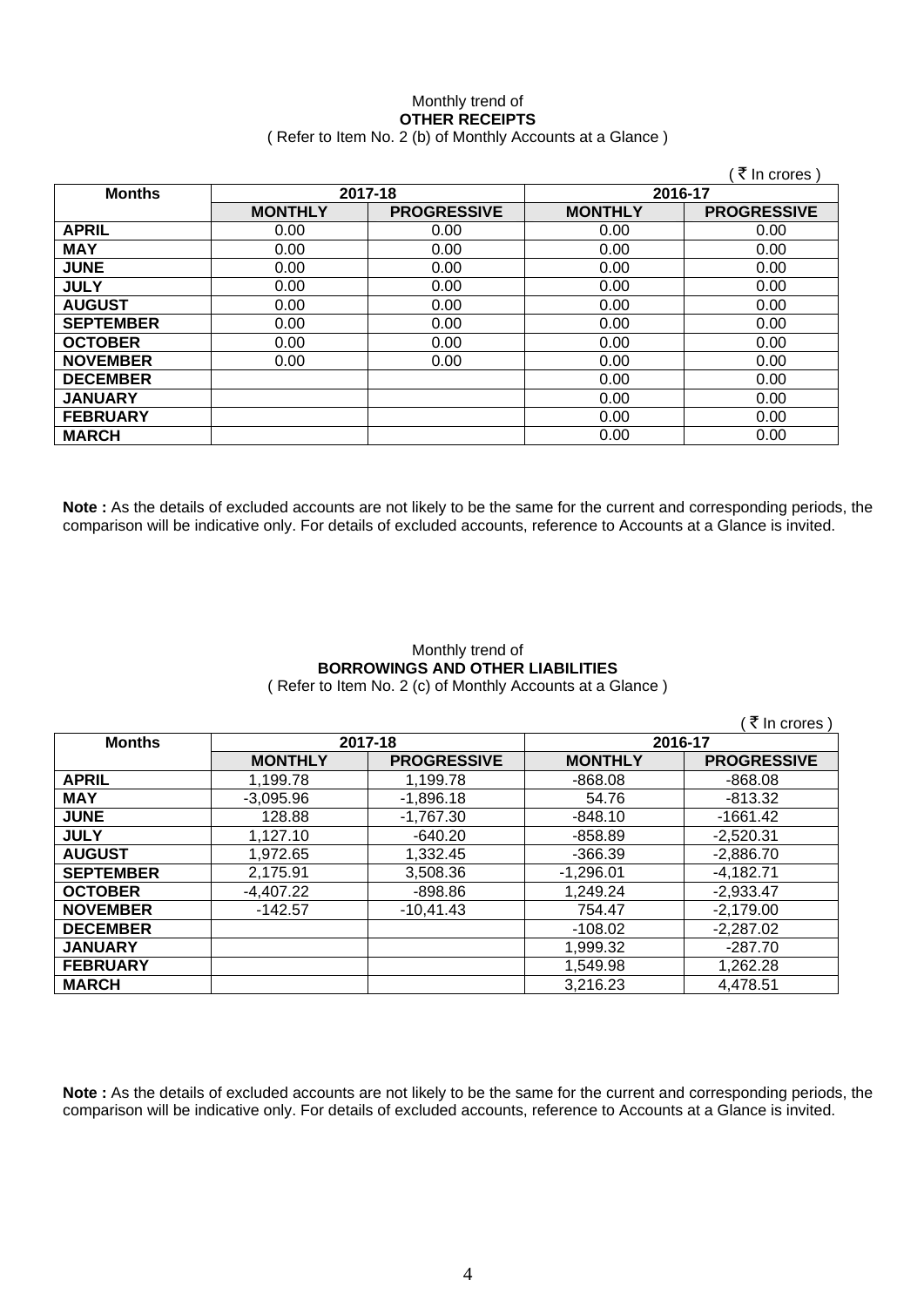#### Monthly trend of **TOTAL RECEIPTS**  ( Refer to Item No. 3 of Monthly Accounts at a Glance )

|                  |                |                    |                | ₹ In crores)       |
|------------------|----------------|--------------------|----------------|--------------------|
| <b>Months</b>    | 2017-18        |                    | 2016-17        |                    |
|                  | <b>MONTHLY</b> | <b>PROGRESSIVE</b> | <b>MONTHLY</b> | <b>PROGRESSIVE</b> |
| <b>APRIL</b>     | 2.479.31       | 2.479.31           | 1.919.47       | 1.919.47           |
| <b>MAY</b>       | 2,405.21       | 4,884.52           | 3,218.11       | 5,137.57           |
| <b>JUNE</b>      | 4.075.54       | 8,960.06           | 2,495.75       | 7,633.33           |
| <b>JULY</b>      | 5,176.32       | 14,136.38          | 2,665.95       | 10,299.28          |
| <b>AUGUST</b>    | 5.036.60       | 19.172.98          | 4.026.52       | 14,325.80          |
| <b>SEPTEMBER</b> | 5.946.82       | 25,119.80          | 3,325.66       | 17,651.46          |
| <b>OCTOBER</b>   | 471.26         | 25,591.06          | 4,197.90       | 21,849.36          |
| <b>NOVEMBER</b>  | 3.787.68       | 29,378.74          | 3.263.71       | 25,113.07          |
| <b>DECEMBER</b>  |                |                    | 4,955.55       | 30,068.62          |
| <b>JANUARY</b>   |                |                    | 4,335.41       | 34,404.03          |
| <b>FEBRUARY</b>  |                |                    | 4,599.90       | 39,003.93          |
| <b>MARCH</b>     |                |                    | 14,611.27      | 53,615.20          |

**Note** : As the details of excluded accounts are not likely to be the same for the current and corresponding periods, the comparison will be indicative only. For details of excluded accounts, reference to Accounts at a Glance is invited.

## Monthly trend of **EXPENDITURE ON INTEREST PAYMENT**

( Refer to Item No. 4 (a) of Monthly Accounts at a Glance )

|                  |                |                    |                | ( ₹ In crores )    |
|------------------|----------------|--------------------|----------------|--------------------|
| <b>Months</b>    |                | 2017-18            | 2016-17        |                    |
|                  | <b>MONTHLY</b> | <b>PROGRESSIVE</b> | <b>MONTHLY</b> | <b>PROGRESSIVE</b> |
| <b>APRIL</b>     | 115.65         | 115.65             | 103.52         | 103.52             |
| <b>MAY</b>       | 32.94          | 148.59             | 317.46         | 420.98             |
| <b>JUNE</b>      | 203.98         | 352.57             | $-79.86$       | 341.12             |
| <b>JULY</b>      | 189.05         | 541.62             | 164.90         | 506.02             |
| <b>AUGUST</b>    | 254.39         | 796.01             | 237.59         | 743.61             |
| <b>SEPTEMBER</b> | 352.36         | 1,148.37           | 347.06         | 1,090.67           |
| <b>OCTOBER</b>   | 56.36          | 1,204.73           | 112.28         | 1,202.95           |
| <b>NOVEMBER</b>  | 198.86         | 1,403.59           | 80.42          | 1,283.37           |
| <b>DECEMBER</b>  |                |                    | 131.78         | 1415.15            |
| <b>JANUARY</b>   |                |                    | 193.15         | 1,608.30           |
| <b>FEBRUARY</b>  |                |                    | 261.49         | 1,869.79           |
| <b>MARCH</b>     |                |                    | 408.14         | 2,277.93           |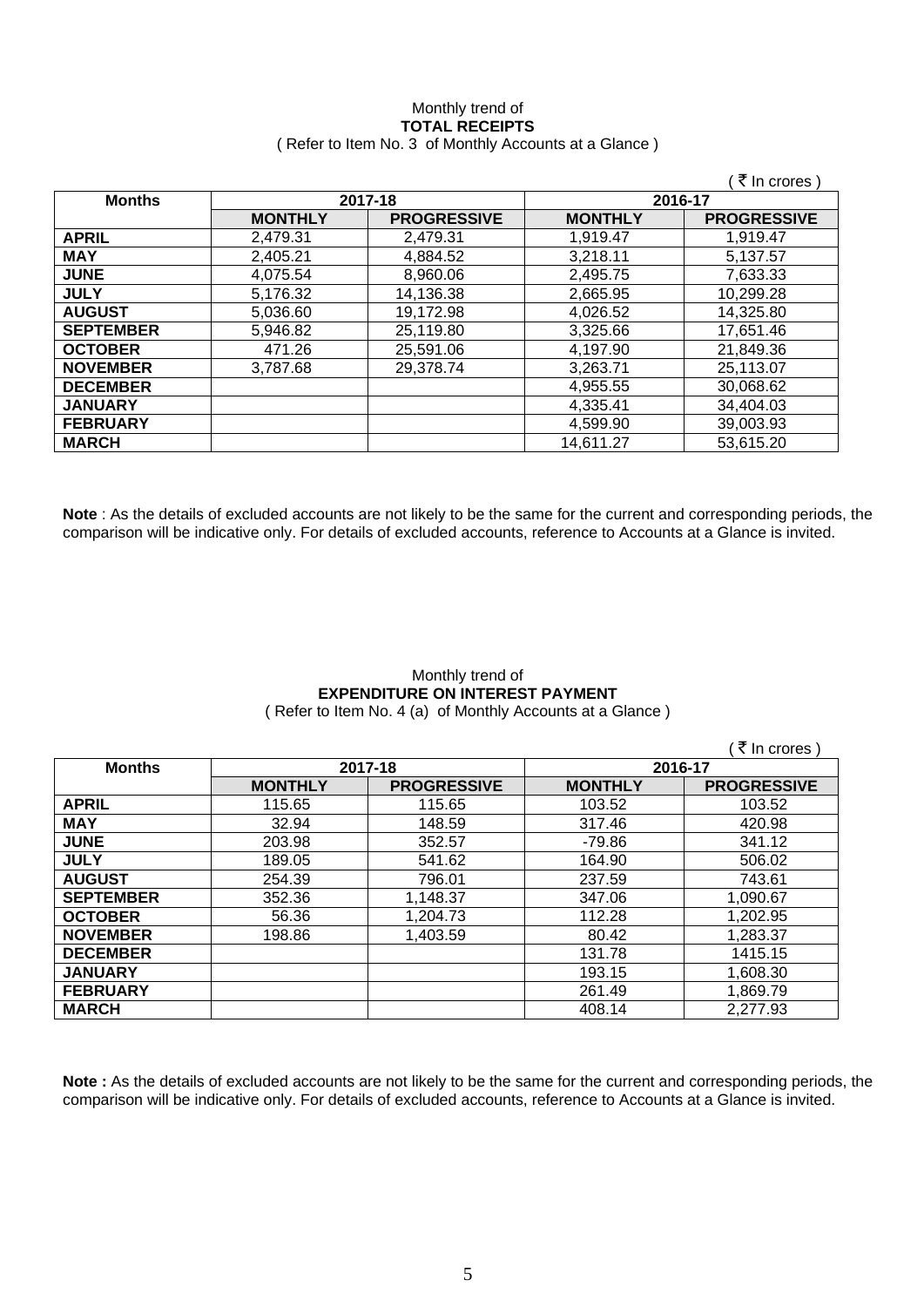#### Monthly trend of **REVENUE EXPENDITURE**  ( Refer to Item No. 4 of Monthly Accounts at a Glance )

|                  |                |                    |                | ₹ In crores        |
|------------------|----------------|--------------------|----------------|--------------------|
| <b>Months</b>    |                | 2017-18            |                | 2016-17            |
|                  | <b>MONTHLY</b> | <b>PROGRESSIVE</b> | <b>MONTHLY</b> | <b>PROGRESSIVE</b> |
| <b>APRIL</b>     | 2.448.53       | 2.448.53           | 1,914.34       | 1,914.34           |
| <b>MAY</b>       | 2,367.63       | 4.816.16           | 3.033.16       | 4,947.50           |
| <b>JUNE</b>      | 3,928.76       | 8,744.92           | 2,399.21       | 7,346.71           |
| <b>JULY</b>      | 4,880.04       | 13,624.96          | 2,434.50       | 9,781.21           |
| <b>AUGUST</b>    | 4.634.74       | 18,259.70          | 3,803.68       | 13,584.89          |
| <b>SEPTEMBER</b> | 5,716.28       | 23,975.98          | 2,997.54       | 16,582.43          |
| <b>OCTOBER</b>   | 24.21          | 24.000.19          | 3,723.35       | 20.305.78          |
| <b>NOVEMBER</b>  | 3.566.69       | 27,566.88          | 3.084.90       | 23,390.68          |
| <b>DECEMBER</b>  |                |                    | 4,548.26       | 27,938.94          |
| <b>JANUARY</b>   |                |                    | 3,823.97       | 31.762.91          |
| <b>FEBRUARY</b>  |                |                    | 4,010.77       | 35,773.68          |
| <b>MARCH</b>     |                |                    | 12,164.28      | 47,937.96          |

**Note :** As the details of excluded accounts are not likely to be the same for the current and corresponding periods, the comparison will be indicative only. For details of excluded accounts, reference to Accounts at a Glance is invited.

#### Monthly trend of **CAPITAL EXPENDITURE**  ( Refer to Item No. 5 of Monthly Accounts at a Glance )

|                  |                |                    |                | ∶ <i>₹</i> In crores ) |
|------------------|----------------|--------------------|----------------|------------------------|
| <b>Months</b>    |                | 2017-18            |                | 2016-17                |
|                  | <b>MONTHLY</b> | <b>PROGRESSIVE</b> | <b>MONTHLY</b> | <b>PROGRESSIVE</b>     |
| <b>APRIL</b>     | 29.68          | 29.68              | 5.13           | 5.13                   |
| <b>MAY</b>       | 37.58          | 67.26              | 184.95         | 190.08                 |
| <b>JUNE</b>      | 146.63         | 213.89             | 96.39          | 286.47                 |
| <b>JULY</b>      | 295.83         | 509.72             | 231.44         | 517.91                 |
| <b>AUGUST</b>    | 400.53         | 910.25             | 222.83         | 740.74                 |
| <b>SEPTEMBER</b> | 227.22         | 1,137.47           | 325.83         | 1,066.57               |
| <b>OCTOBER</b>   | 445.09         | 1,582.56           | 463.85         | 1,530.42               |
| <b>NOVEMBER</b>  | 193.17         | 1,775.73           | 178.26         | 1,708.68               |
| <b>DECEMBER</b>  |                |                    | 344.04         | 2,052.72               |
| <b>JANUARY</b>   |                |                    | 477.44         | 2,530.16               |
| <b>FEBRUARY</b>  |                |                    | 271.09         | 2,801.25               |
| <b>MARCH</b>     |                |                    | 2,376.58       | 5,177.83               |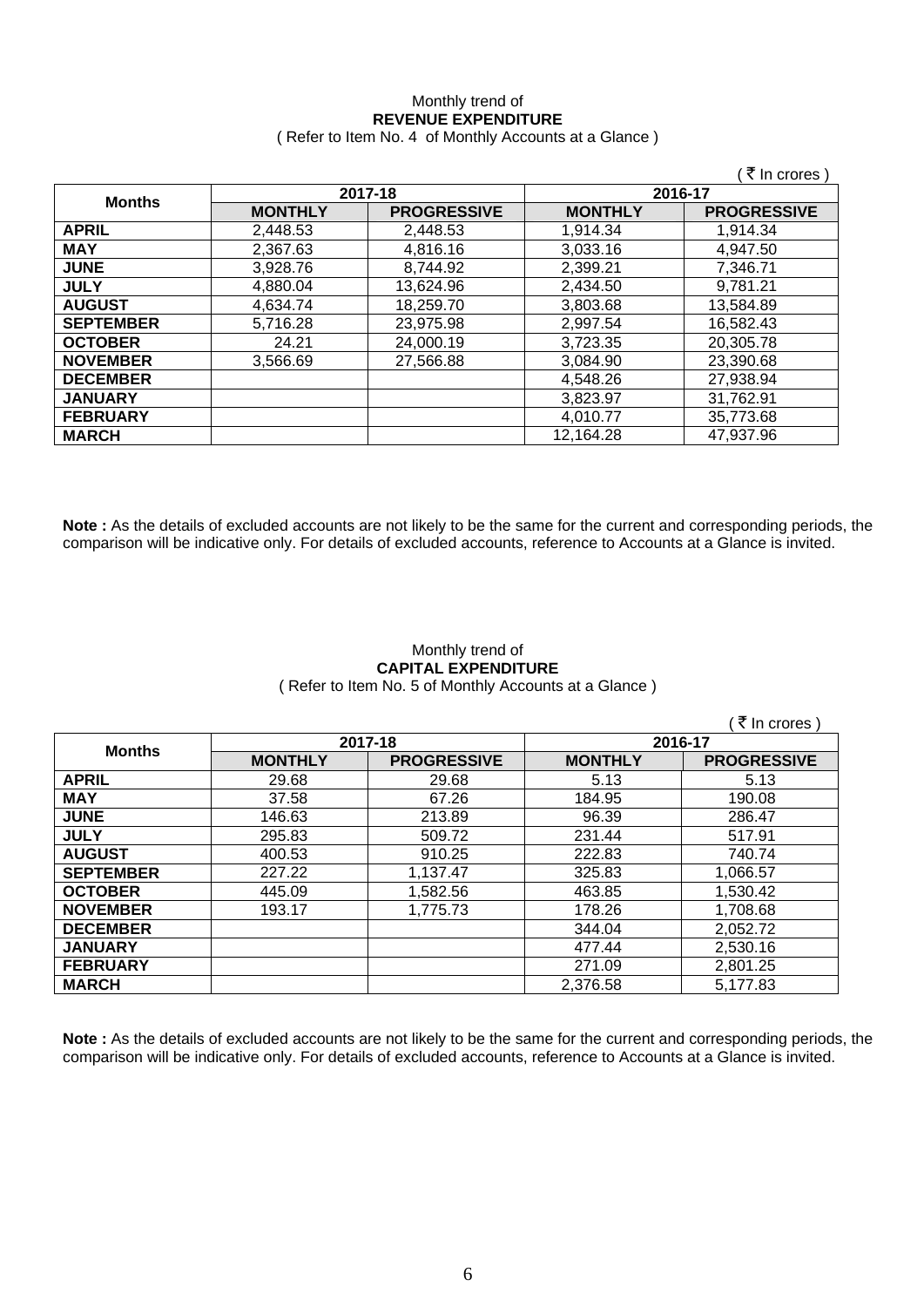#### Monthly trend of **TOTAL EXPENDITURE**  ( Refer to Item No. 6 of Monthly Accounts at a Glance )

|                  |                |                    |                | ़₹ In crores )     |
|------------------|----------------|--------------------|----------------|--------------------|
| <b>Months</b>    | 2017-18        |                    | 2016-17        |                    |
|                  | <b>MONTHLY</b> | <b>PROGRESSIVE</b> | <b>MONTHLY</b> | <b>PROGRESSIVE</b> |
| <b>APRIL</b>     | 2,479.31       | 2,479.31           | 1,919.47       | 1,919.47           |
| <b>MAY</b>       | 2,405.21       | 4,884.52           | 3,218.11       | 5.137.58           |
| <b>JUNE</b>      | 4,075.54       | 8,960.06           | 2,495.75       | 7,633.33           |
| <b>JULY</b>      | 5,176.32       | 14,136.38          | 2,665.95       | 10,299.28          |
| <b>AUGUST</b>    | 5.036.60       | 19,172.98          | 4.026.52       | 14.325.80          |
| <b>SEPTEMBER</b> | 5,946.82       | 25,119.80          | 3,325.66       | 17,651.46          |
| <b>OCTOBER</b>   | 471.26         | 25,591.06          | 4,197.90       | 21,849.36          |
| <b>NOVEMBER</b>  | 3,787.68       | 29,378.74          | 3,263.71       | 25,113.07          |
| <b>DECEMBER</b>  |                |                    | 4,955.55       | 30,068.62          |
| <b>JANUARY</b>   |                |                    | 4,335.41       | 34,404.03          |
| <b>FEBRUARY</b>  |                |                    | 4,599.90       | 39,003.93          |
| <b>MARCH</b>     |                |                    | 14,611.27      | 53,615.20          |

**Note :** As the details of excluded accounts are not likely to be the same for the current and corresponding periods, the comparison will be indicative only. For details of excluded accounts, reference to Accounts at a Glance is invited.

# Monthly trend of **LOANS AND ADVANCES DISBURSED**

( Refer to Item No. 7 of Monthly Accounts at a Glance )

 $($   $\bar{z}$  In crores ) **Months 2017-18 2016-17 MONTHLY PROGRESSIVE MONTHLY PROGRESSIVE APRIL** 1.10 1.10 0.00 0.00 **MAY** | 0.00 | 1.10 | 0.00 | 0.00 **JUNE** 0.15 1.25 0.15 0.15 **JULY** 0.45 1.70 0.01 0.16 **AUGUST** 1.33 3.03 0.01 0.17 **SEPTEMBER** 3.32 6.35 2.29 2.46 **OCTOBER** | 1.96 | 8.31 | 10.70 | 13.16 **NOVEMBER 27.82 36.13 0.55 13.71 DECEMBER** | 76.96 **JANUARY** 34.00 110.96 **FEBRUARY** 1 429.00 **MARCH** 70.41 499.41